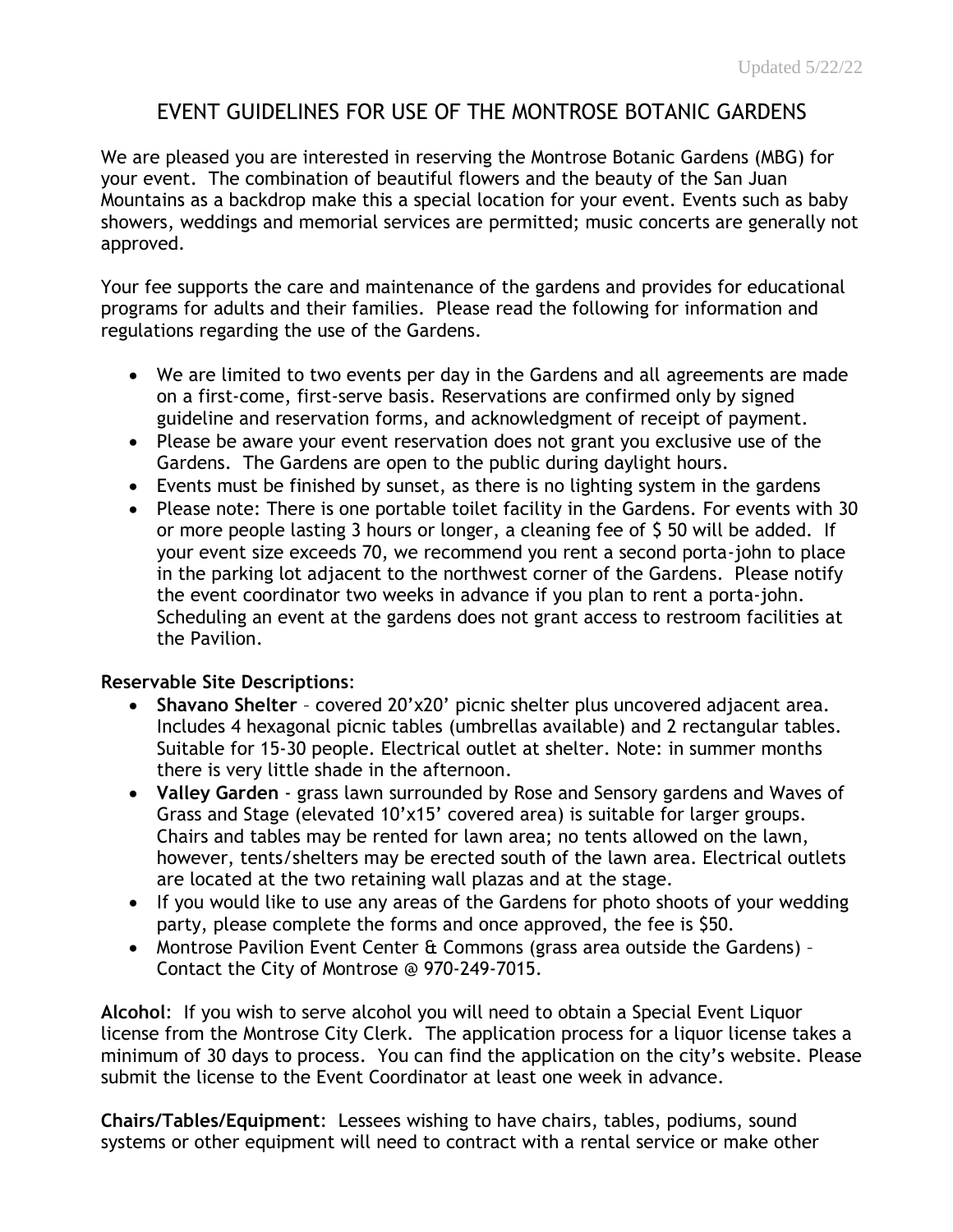arrangements as these items are not provided by the MBG. Chairs and other equipment must be set up and taken down within the time slot reserved unless prior arrangements have been made.

**Electricity**: A limited number of electrical outlets [15 amp] are available for your use. Please contact the Event Coordinator for details.

**Music**: Music of any kind [amplified or live] must be approved prior to the event.

**Trash**: All trash generated by the event must be deposited in the two containers provided. If the event requires additional trash receptables, additional ones may be provided for an additional fee.

## **GENERAL RULES FOR THE MONTROSE BOTANIC GARDENS:**

- $\triangleright$  All visitors are expected to treat the gardens and facilities with respect. Please stay on the paths and off the planted gardens and boulders. All activities will be conducted to minimize impact to plants and garden infrastructure.
- ➢ Smoking and alcoholic beverages [without a liquor license from the city] are prohibited within the entire fenced area of the Gardens.
- $\triangleright$  Glass containers are not permitted in the Gardens
- ➢ Throwing rice, birdseed, or confetti, is prohibited. Bubbles are acceptable.
- $\triangleright$  The use of fireworks is prohibited.
- $\triangleright$  Sorry we do not allow pets or animals of any kind in the Gardens.

Event tenant shall be responsible for any property loss or damage, personal injury including death, arising from, or in connection with, the event or tenant's use of the premises. Tenant shall indemnify and hold harmless Montrose Botanical Society and its Board of Directors, employees and volunteers from any such loss, damage or injury, any claims thereof and any related cost including reasonable attorney's fees. Tenant must have current personal liability insurance coverage in place under a personal homeowner's or renter's insurance policy, and by signing this document, acknowledges same.

We hope that this provides you with the information you need. Contact us at montrosebotanical@gmail.com to connect with our Event Coordinator.

By signing below, I acknowledge that I have read and agree to the terms for use of the Montrose Botanic Gardens as noted on Reservation and Event Guideline Form.

| Signature: |  |  |  |  |
|------------|--|--|--|--|
|            |  |  |  |  |

Printed Name: <u>and the set of the set of the set of the set of the set of the set of the set of the set of the set of the set of the set of the set of the set of the set of the set of the set of the set of the set of the s</u>

Date: \_\_\_\_\_\_\_\_\_\_\_\_\_\_\_\_\_\_\_\_\_\_\_ Accepted by: \_\_\_\_\_\_\_\_\_\_\_\_\_\_\_\_\_\_\_\_\_\_\_\_\_\_\_\_

 *Authorized MBS representative*